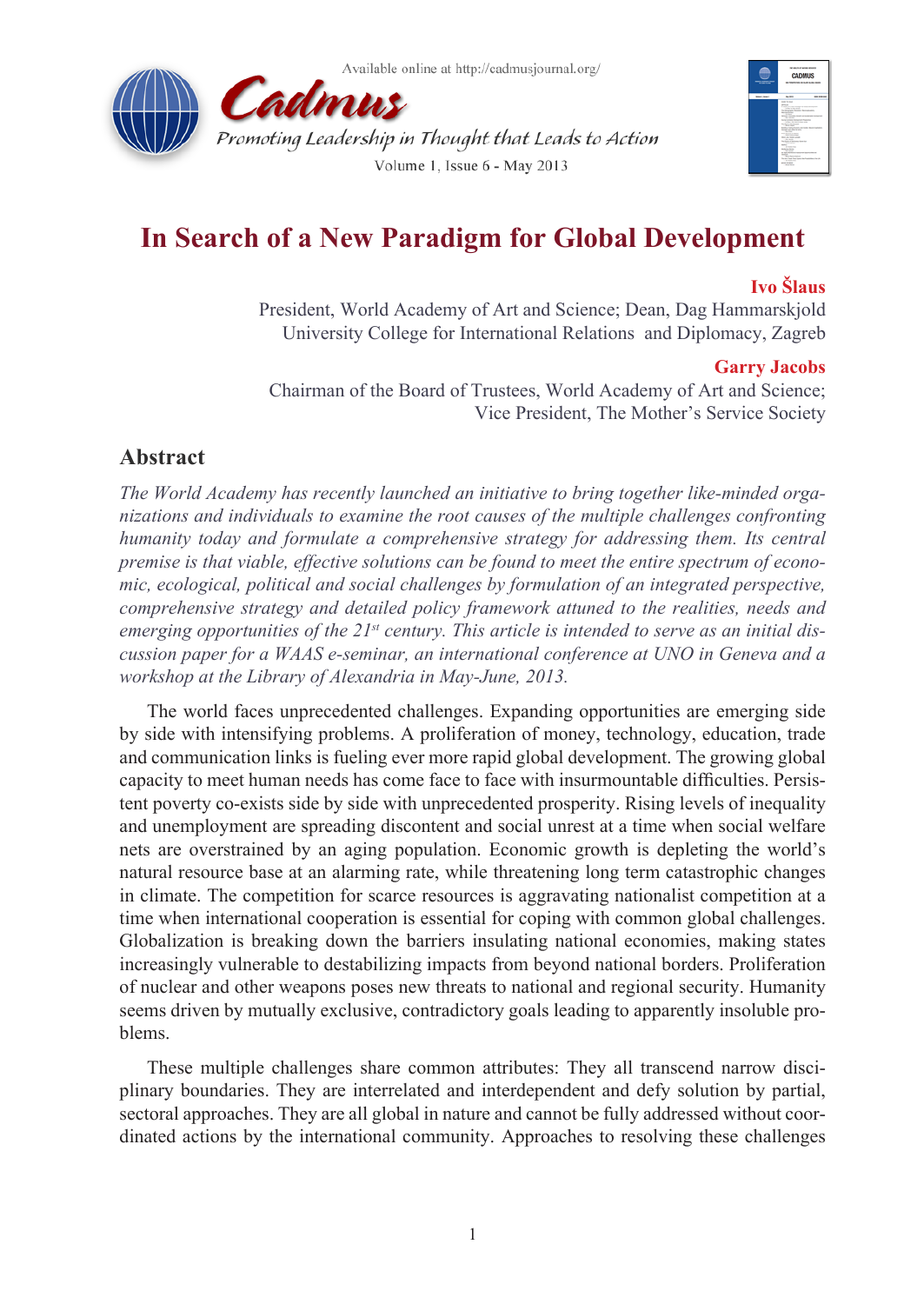are subject to conflicting claims, priorities and interests. Viewed as a whole and in relation to one another, they present to humanity a nexus of interconnected problems of unparalleled complexity.

# **1. Quest for New Paradigm**

Each of these global issues is a subject of on-going analysis by leading organizations around the world. Many strategies have been formulated and projected for dealing with each of them individually in a piecemeal manner, often at the expense of the others. Solutions to ecological problems usually involve economic tradeoffs that neglect the irrepressible rising aspirations and expectations of developing societies and are also unacceptable to most prosperous nations. Efforts to balance budget deficits and control inflation appear to be in conflict with efforts to stimulate growth and generate sufficient employment opportunities for all job seekers. Investments in security typically neglect the destabilizing impact of rising levels of unemployment and inequality on social stability. Managing ever growing global financial flows, arms trade and other essential aspects of global rule of law is undermined by the reluctance of national governments to cede authority to international institutions.

*"Is there any way in which apparently mutually contradictory goals of prosperity, security, sustainability and social justice can all be realized? If so, what is lacking?"*

The lack of significant progress on addressing these issues in recent years has raised serious doubts about the collective capacity of the human community to effectively address them. There is presently no consensus as to whether real, effective solutions are possible to meet the full spectrum of global challenges and what those solutions should be. *Is there any way in which apparently mutually contradictory goals of prosperity, security, sustainability and social justice can all be realized? If so, what is lacking?*

Frustrated idealists and cynical pragmatists frequently cite absence of leadership, vested interests, conspiracies of the rich and powerful, and lack of political will among the principal obstacles to coherent policy and effective action. But the skepticism, cynicism and failure to act have deeper intellectual roots. Current thinking on these issues has failed to present a clear alternative to addressing the totality of the challenges and their complex interrelationships. The public has yet to be convinced

*"Prevailing theory and conventional wisdom stand in direct opposition to effective action."*

that there are viable solutions that do not involve unacceptable sacrifices. Decision-makers are yet to be convinced that there is a comprehensive policy framework that can be instituted within a democratic context. Some believe the only solution is to wait until a natural catastrophe or social revolution compels leaders to desperate measures.

The root cause of the current paralysis lies in the fundamental conceptions and perceptions which govern global society today. Prevailing theory and conventional wisdom stand in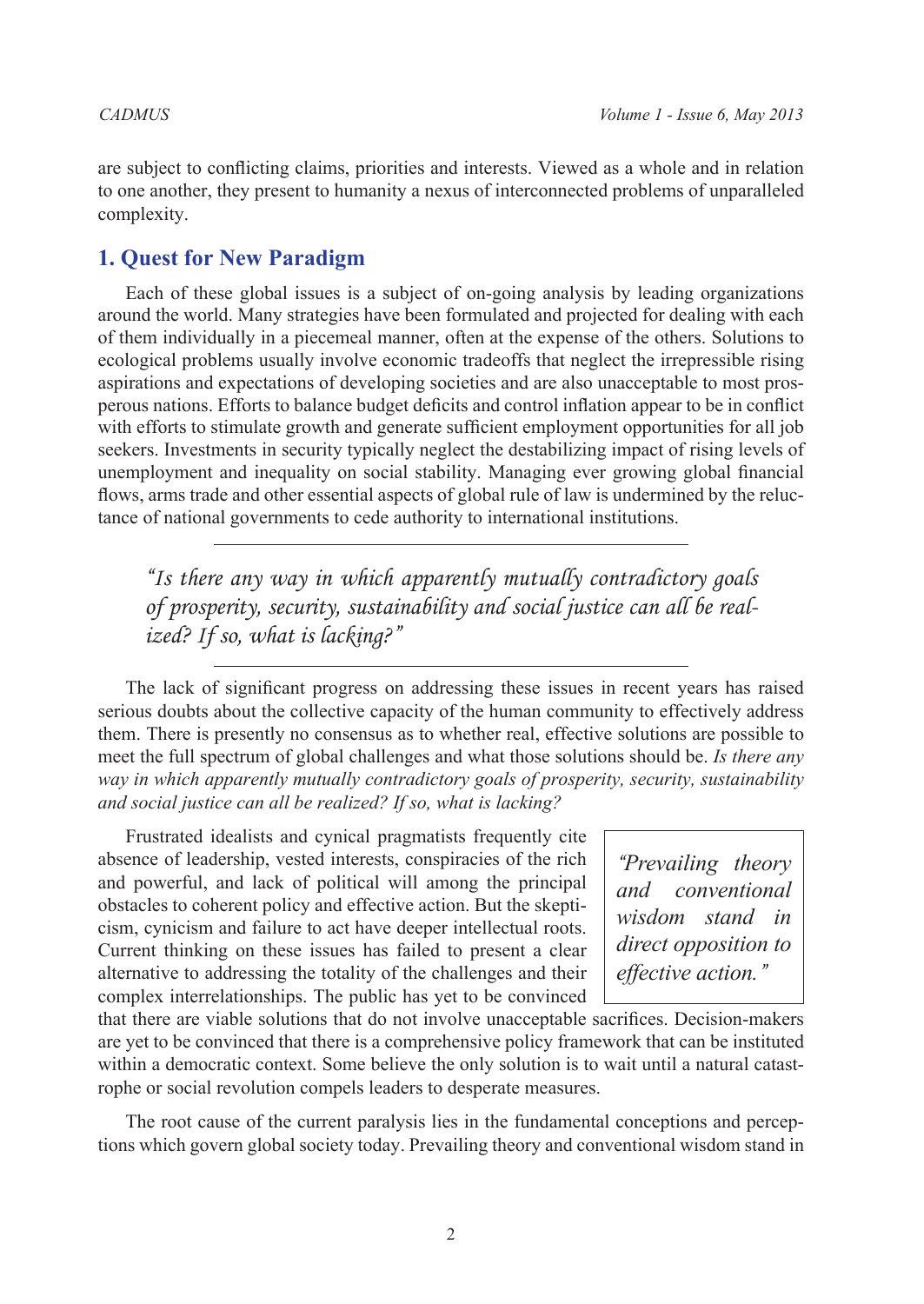direct opposition to effective action. Outmoded economic dogma is used to support unbridled financial speculation, unsustainable depletion of resources and growing inequalities. Concepts of competitive security and balance of power are used to justify the prevailing security environment. An international legal system predicated on a dated conception of national sovereignty is applied to sustain an undemocratic system of global governance. Without challenging these conceptions, solutions will continue to evade us.

#### **2. Historical Precedents**

History offers precedents for radical change. Usually, it occurs in the form of violent revolution in the face of intractable vested interests that resist dilution of their power. Occasionally, it has been ushered in by far-sighted leaders who recognized the urgent need for rapid social evolution to preempt the possibility of violent revolution. England sought to avoid a repetition of the bloodshed that wiped out the French aristocracy by opening up to the prospering middle class a greater share of political power and social respectability. Abraham Lincoln led a silent social revolution during the closing days of the Civil War when he delayed the armistice while exerting every power at his disposal to compel a reluctant Congress to adopt the 13<sup>th</sup> Amendment

*"Both the compulsions of eminent danger and the prospects for unprecedented progress constitute powerful incentives and enabling conditions for unparalleled actions with potentially momentous consequences."*

abolishing slavery. Had he not done so, the return of the southern states to participate in the government might have postponed the emancipation of the blacks by half a century or more. Britain once again avoided revolution when it became the first of the imperial powers to systematically dismantle its global empire with the granting of independence to India in 1947, which was quickly followed by freedom for more than 50 other subject nations, representing about one-third of the entire human race.

After fighting two horrendous world wars, the great powers felt compelled to take unprecedented steps to found the UNO as a buttress against the prospect of an annihilating conflagration between nuclear superpowers. Since then, major conflict has been largely transferred from the battle field to the conference table. Similarly, after centuries of incessant warfare, perennially warring European powers took the first step toward founding a new European Union that has come to make war in Europe unthinkable. In an unprecedented action, Gorbachev dissolved the Soviet Empire as well as the authoritarian power structure of the USSR from within, ending the Cold War and dissolving the barriers between the East and West in the process. The combination of these three evolutionary changes has been remarkable. Between 1950 and 2010, annual war casualties are estimated to have dropped from 500,000 to 30,000 annually.[1](#page-6-0) Since 1988 high intensity wars that kill at least 1000 people a year have declined by  $78\%$ .<sup>2</sup>

Another US President, Franklin Roosevelt, performed a similar deed in the wake of the US banking panic of 1932 when he pushed through a radical reform of the banking system, erecting the safeguards that protected the economy from a single banking crisis for more than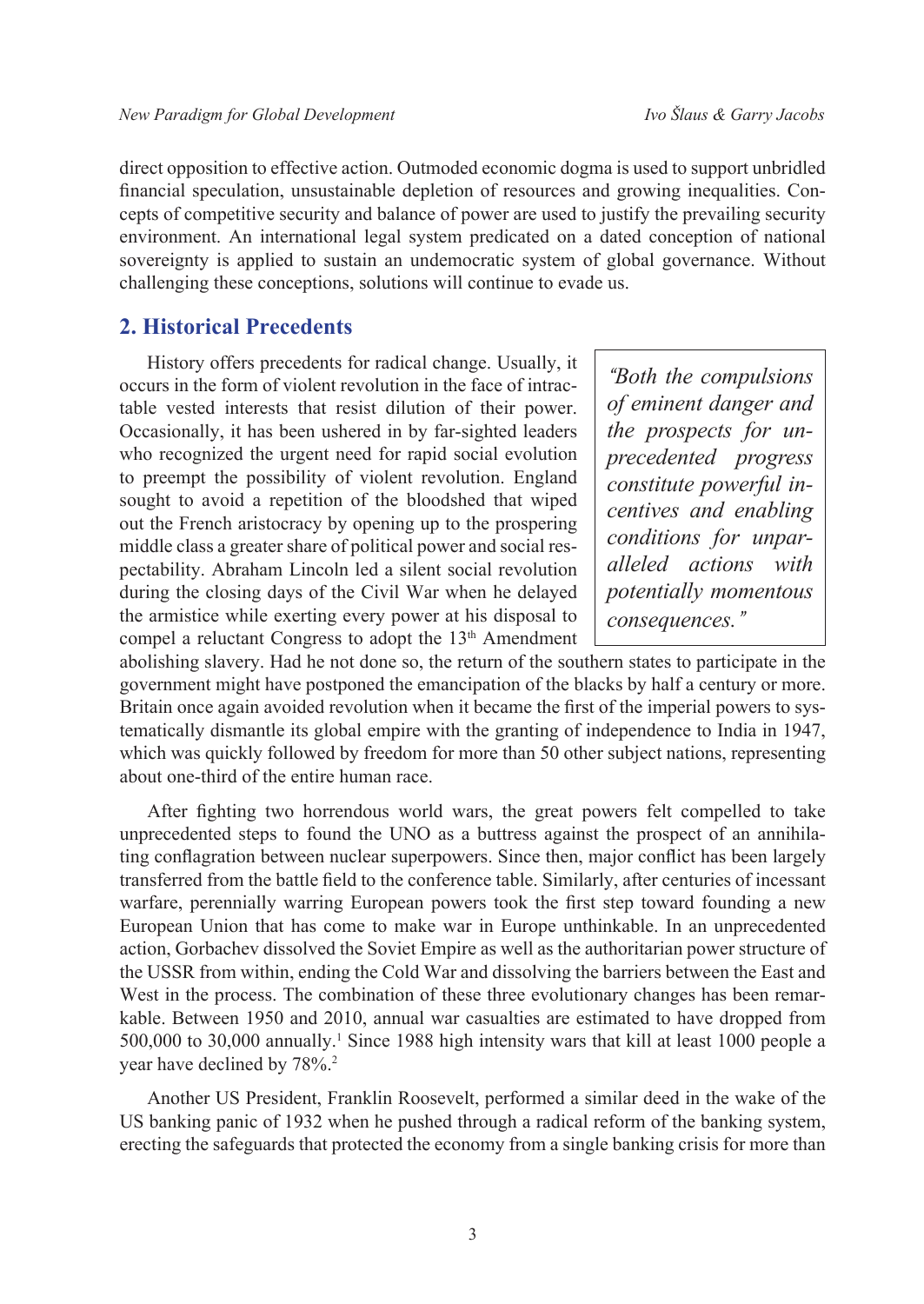seven decades. Crisis returned only when the wall of protection he erected was dismantled under pressure from aggressive banks eager to exploit the opportunities of globalization free from the restraining influence of regulation and even commonsense. It was almost unthinkable at that time to imagine that the world's leading proponent of free enterprise should introduce radical socialist policies. Yet during the following two years, FDR pushed even further by ushering in the New Deal, a radical reformulation of public policy to promote social security in a country previously resistant to all government-sponsored welfare measures. Had he not died prematurely before the end of the war, he would have capped his revolutionary program with a new bill of economic rights, which included the right to employment.

*"The current paradigm is based on outdated and naïve economic theories and assumptions, such as the infallibility of free enterprise, which ignores the obvious fact that unregulated markets, like other networks, are neither free nor fair, for they invariably become skewed in favor of the early adapter or the most powerful."*

 The challenges confronting humanity today are as formidable and threatening as any or all of these earlier challenges combined. At the same time the opportunities available to humanity to meet the needs of all human beings have never been greater. Both the compulsions of eminent danger and the prospects for unprecedented progress constitute powerful incentives and enabling conditions for unparalleled actions with potentially momentous consequences.

#### **3. Characteristics of the Existing Paradigm**

Ideas and values underlie all our thought and action. The world we know today is a natural consequence of ideas and values formulated in the past, adopted over time and still prevalent in spite of increasing challenges to their validity, fairness and relevance. The existing paradigm of global development is based on a set of spurious assumptions, premises and principles which may have had some utility in the past but now represent serious impediments to global social, economic and political progress. There are numerous reasons why the present paradigm fails to provide optimal solutions.

The current paradigm is based on outdated and naïve economic theories and assumptions, such as the infallibility of free enterprise, which ignores the obvious fact that unregulated markets, like other networks, are neither free nor fair, for they invariably become skewed in favor of the early adapter or the most powerful. It is based on measures of economic value that consider expenditure on arms exports, war and environmental catastrophes to be of equal value to those on education, health care and human security. It is based on a narrowly defined notion of economic efficiency that completely neglects the wider efficiency of the society of which economy is but a part. A society with 20 or 50% youth unemployment does not qualify as efficient by any rational considerations, for it is a society that is squandering its most precious and perishable resource and sowing seeds for future revolution. It is based on eco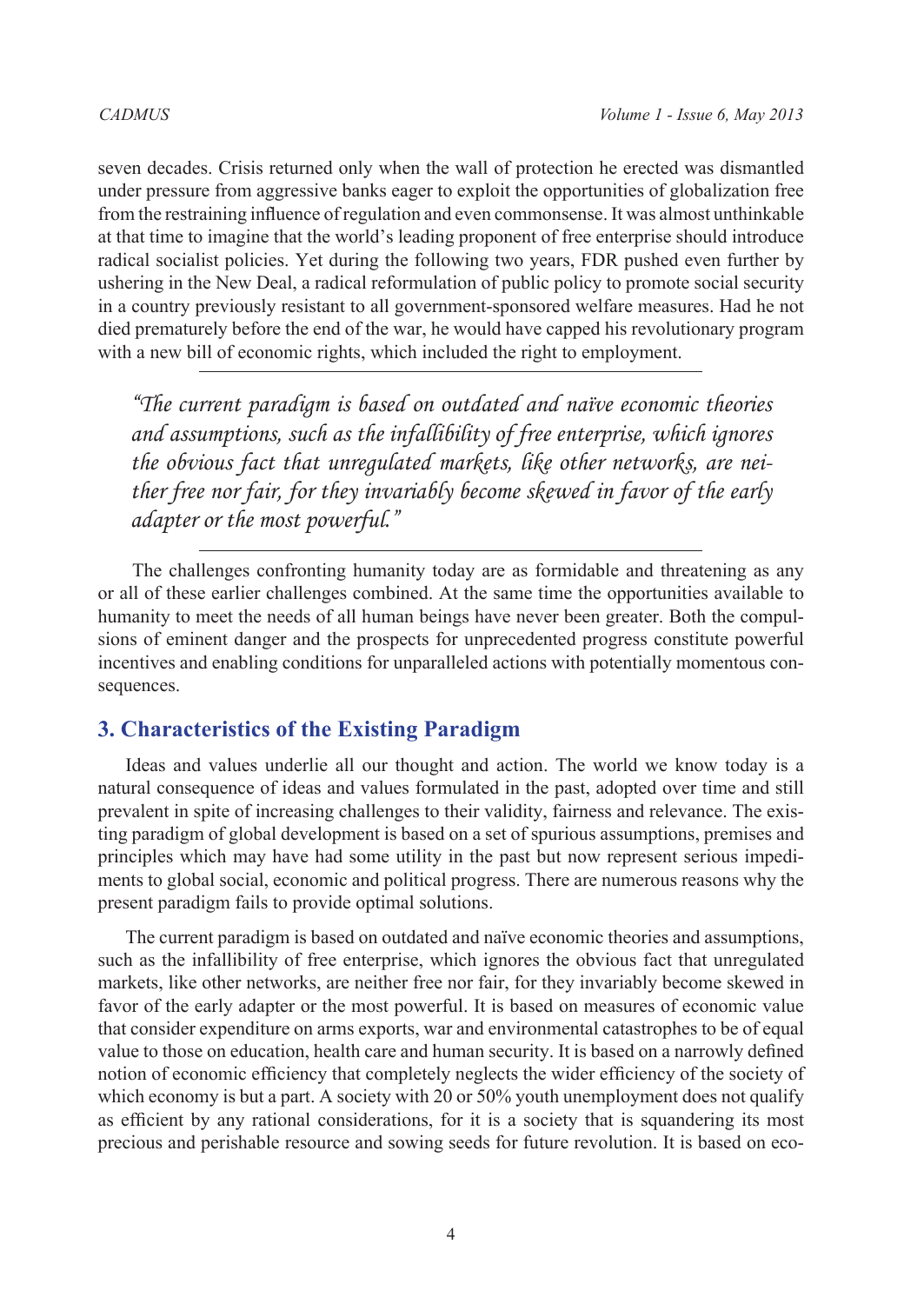nomic doctrines more appropriate to an industrial economy at a time when services represent three-quarters of all economic activity and more than 60% of all employment.

The current paradigm is also based on outdated concepts regarding national and global governance. In countries around the world rule by money power and plutocracy masquerades as representative democracy. It supports an undemocratic system of global power sharing established more than sixty years ago that is grossly out of tune with current day realities. It is founded on a narrow conception of national sovereignty that – regardless of the actual form of national government – subordinates the legitimate rights of individual human beings and the collective rights of the human community to that of national governments acting on behalf of special interests and power groups. It upholds the right of some nations to special privileges unmatched by any commensurate responsibilities. It sanctions the production, possession and possibly even the use of weapons that violate the humanitarian rights of all humanity and endanger the global environment.

#### **4. Comprehensive Solutions are Possible**

An impartial, open-minded assessment makes it evident that viable solutions can be formulated to address all of these challenges, but that they can only be found by looking beyond the prevailing framework of values, ideas, strategies, policies, and institutions on which current solutions are based. The global economy is capable of producing sufficient goods and services to eradicate poverty and meet the needs of all human beings. Global society possesses or can develop the capacity to provide education and adequate healthcare to all its citizens. The very fact that so many human wants remain unfulfilled while more than a billion people are in search of work reflects

the superabundance of human resources available to address unmet needs. Regulatory and technological solutions do exist to mitigate climate change and augment water resources. The world is afloat with money – more than \$200 trillion in global financial assets. If properly invested and allocated, they would be more than sufficient to generate employment opportunities and adequate incomes for all. Shifting the tax and incentive bias which favors technology-intensive capital investment to favor human-capital-intensive investments instead would radically alter global employment prospects. Pricing natural resources at their replacement cost rather than the cost of extraction could safeguard the interests of future generations while providing incentives for more efficient utilization and substitution. The eradication of war and abolition of weapons of mass destruction are an achievable goal, provided an alternative framework is established to ensure the security of all nations.

Solutions do exist or can be formulated, provided we are willing to ask some fundamental questions that challenge prevailing dogma. To cite a single example, financial markets originally developed as an adjunct to the real economy designed to pool capital for investments that meet human needs and generate employment. Today, financial markets have become divorced from that original purpose and are left free to act in ways that directly undermine

*"Solutions do exist or can be formulated, provided we are willing to ask some fundamental questions that challenge prevailing dogma."*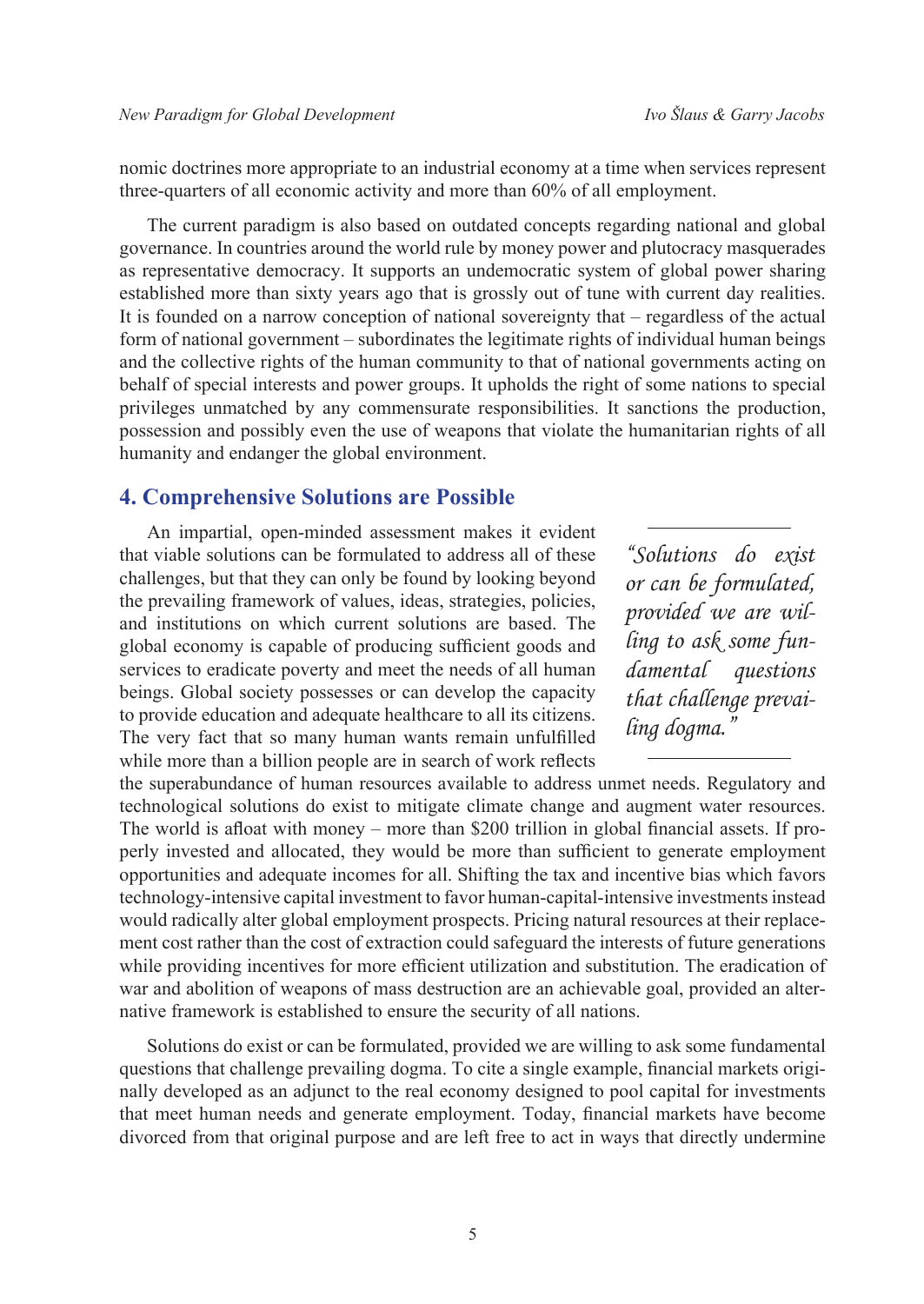the effective functioning of the world economy. Current policy regards the right to free speculation by the wealthy as more fundamental than the right of every human being to gainful employment and economic survival. A punitive tax on speculative financial transactions is just one of the many feasible policy measures that could redirect tens of trillions of dollars into essential investments to create sufficient jobs for youth and the elderly, rapidly raise global living standards, reduce mortality rates, spread education, replace climate disruptions with renewable energy production, extract drinking water from the oceans and thereby eliminate the underlying sources of frustration and unrest that threaten social stability.

# **5. Characteristics of a New Paradigm**

What the world most urgently needs is fresh thinking to formulate a new intellectual paradigm with the following characteristics:

- It fully comprehends the interrelationships and interdependence of all dimensions of global society and social development.
- Its goal is to optimize human welfare and well-being for all human beings.
- It recognizes that universal human values are not merely inspiring ideals. These values are the only viable basis on which sustainable progress for humanity is achievable.
- It gives central importance to the full development and utilization of Human Capital as the driving force and Social Capital as the most essential enabling technology for rapid social evolution.

Ideas have an enormous power to change the world. The new paradigm would have to be based on a new set of ideas and new principles for their application. Foremost among them must be the central aim of ensuring security and promoting the full and equitable development of all human beings. Society is an organization, an advanced network, with unlimited power to promote human welfare. To be effective it must effectively reconcile the values of freedom and equality, the rights of the individual with the rights of the collective. Education needs to be recognized as the prime instrument of conscious social evolution. Therefore, highest priority must be placed on raising levels of education globally to the highest possible level. Development is the result of social, political and legal processes. It cannot be achieved simply by more economic growth or by adoption of ever new technologies, while ignoring the need for wider social and political changes.

With regard to economy, the new paradigm must be based on the realization that money, markets and technology are human creations intended to serve, not dominate or enslave, humanity. It must recognize that human capital is the most precious of all resources, a resource of virtually unlimited creative potential, and give highest priority to the full development and free creative expression of human capacities. Economic value must reflect real contribution to human welfare. Economic systems must be founded on the principle that freedom and regulation go hand in hand, freedom for individual action and regulation to ensure the fairness and equity of social systems. As economy is a subset of society intended to promote social welfare, financial markets must be so regulated to support the real economy. Emplo